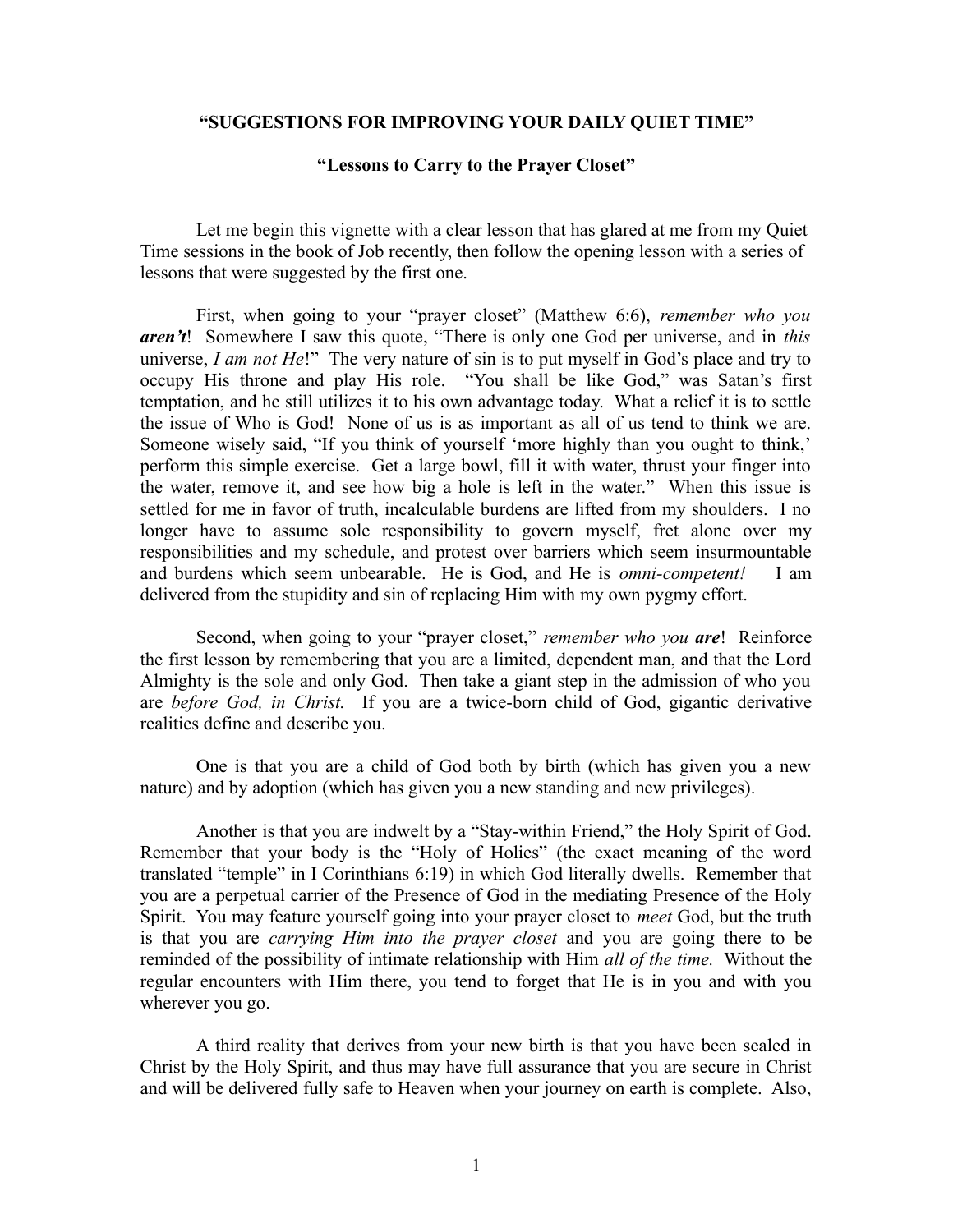simultaneous with that sealing, you were also given the "down-payment of the Spirit" to show you what is coming in "future installments" and to guarantee that you *will receive* all future increments of the inheritance that became yours when you were saved.

These truths provide only a beginning of "taking our inventory" as Christians.

Third, when going to your prayer closet, *remember what you have—both negatively and positively.* On the liability side of the ledger, the negative side, you still have *the flesh, with its horrible capability of acting like itself.* The flesh or "self-curl" that remains in you after you are saved is like a Jack-in-the-box just waiting to be released in your experience. The flesh has been described as "the beast in the basement," waiting for someone to open the cellar door and invite the beast to rise up and show off in the rest of the house—and in the neighborhood nearby. The "works of the flesh" are devastating in the believer's life, but they are always possible.

The presence of the flesh, which is "Satan's handle" in your life, allows the continuing capacity to commit flagrant sin at any time. When you hold that handle out toward Satan, he will be happy to take hold of it and drag you around at his will. Many a Christian has sadly lamented after some horrible sin, "I can't believe I did that," but his lament only reveals that he has not understood the flesh or has not been wise enough to keep the cellar door closed on God's terms.

On the "assets" side of the ledger, the positive understanding of what you have in Christ, the inventory list is great and glorious. I will mention just one item: you have the imminent companionship of Jesus. "I will never leave you nor forsake you," Jesus said in Hebrews 13:5. Grammatically, this sentence in Greek has *five negatives* in it! What pains Jesus has taken us to assure and reassure us of His unbroken Presence with us!

An atheistic college student posted on his door a sign which arrogantly said, "God is nowhere!" But some simple Christian rearranged the letters in the announcement so that it read, "God is *now here!"* God is at the prayer closet door, ready to host your coming as you enter to meet with Him. Magnify His Presence, and then enjoy it as you linger with Him throughout your Quiet Time.

Furthermore, the Holy Spirit has told you in His Book that "all things are yours" (I Corinthians 3:21, 22). In that text, Paul then proceeds to give an itemized list of your possessions in Christ. The list is by no means *exhaustive*. In fact, it is certainly not the list of possessions any Christian would have devised, and this shows us how different God's evaluation is from ours. The eight items in the I Corinthians 3:21, 22 list are the most important things in the range of human experience, but no sinner will easily admit this. A Christian's wealth only shows up *as wealth* in the light of eternity—or in the light of Heaven's wisdom prevailing in a Christian's heart. Every Christian is absolutely and boundlessly rich with unfading and imperishable wealth, but he must "read his inventory" on a regular basis to be reminded of his riches.